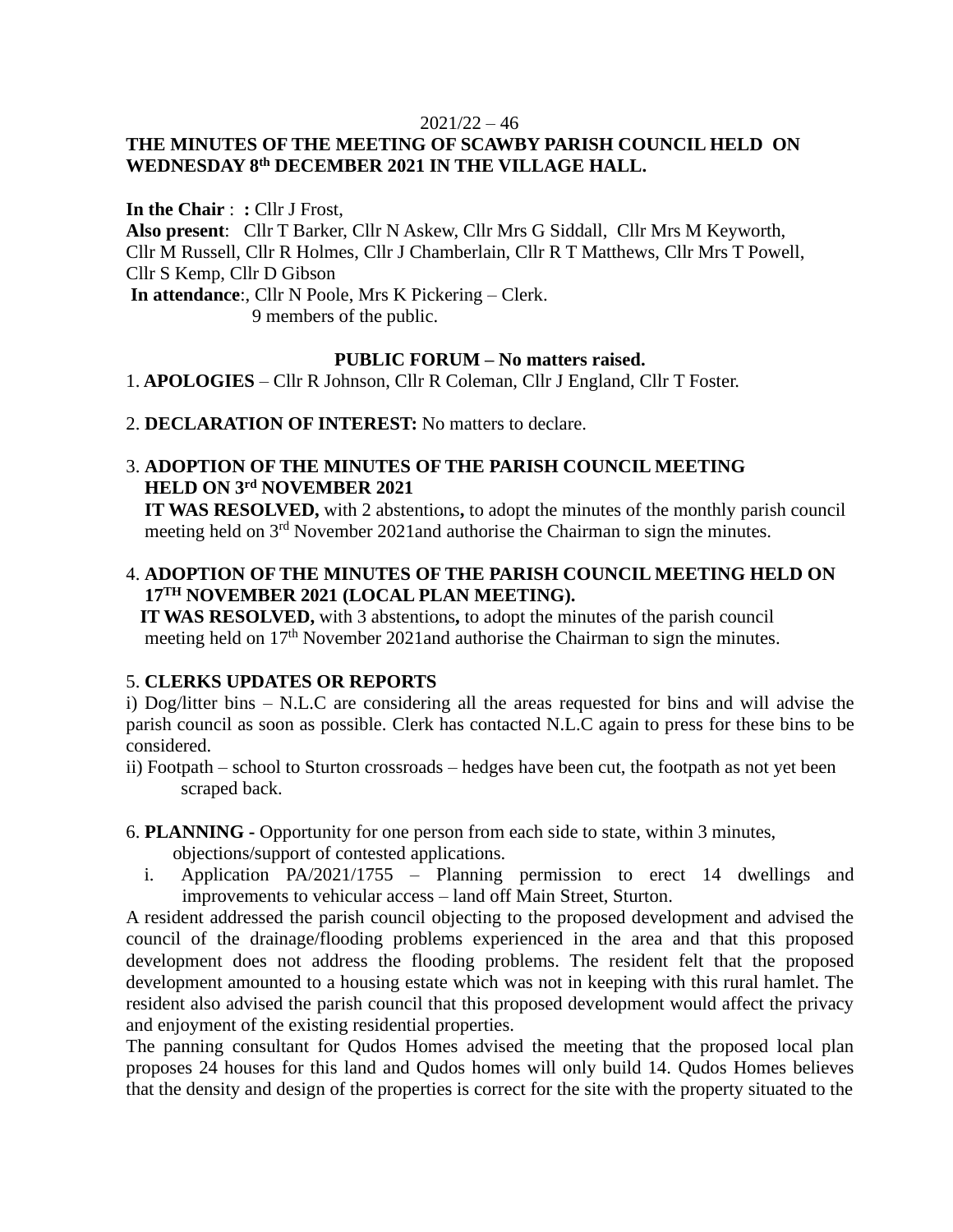#### 2021/2 - 47

front of the development reflecting the original property design of this area. The planning consultant advised the meeting that the flood concerns will be addressed before the application is determined and that the site has to be engineered to cope with flash flooding. It was noted that the local plan is now well advanced and stipulating 24 houses for this site  $-$  if planning permission was granted now there will only be 14 houses on the site.

Cllr Askew expressed disappointment that the house types were predominantly 4/5/6 bed roomed houses and questioned whether this satisfied the local housing requirement.

Cllr Holmes felt that these plans did not explain how the surface water flooding was to be mitigated.

Cllr Powell felt that the parish council should adhere to the current development boundary line.

**IT WAS RESOLVED** to OBJECT to this planning application for the following reasons:

a) The proposed development is situated outside the current development boundary line and as N.L.C have now met their 5 year housing allocation, development outside this boundary line should not be permitted.

b) The proposed development adversely affects the privacy of the immediate neighbouring properties.

c) Sturton is a rural, unspoilt hamlet and the proposed development, in its design, density and appearance, will adversely affect this established rural hamlet.

d) This area has a history of surface water flooding. The flood authority have expressed reservations about this site being able to cope with the additional surface water. The existing drains cannot cope at present with flash flooding, an additional 14 properties will adversely impact the flood risk in this area.

ii. Application PA/2021/1982 – Application to determine if prior approval is required for a proposed change of use of agricultural buildings to use Class C3 comprising snooker room at ground floor level and flat at first floor level – Barn, Moor Farm, 66 Messingham lane, Greetwell, Scawby.

## **IT WAS RSOLVED** to report **NO OBJECTIONS OR COMMENTS**.

iii. Application PA/2021/1859 – Planning permission to erect single storey extension to the rear of the dwelling – 168 Scawby Road, Scawby Brook. **IT WAS RSOLVED** to report **NO OBJECTIONS OR COMMENTS**

## 7. **REPORTS FROM COUNCILLORS/CLERK :**

• Clerk: N.L.C – grant funding and further devolution opportunities. The clerk advised the meeting of a remote meeting held with N.L.C which covered grant funding opportunities and discussed the possibilities of further devolving certain services to parish councils. This may include bus shelter cleaning, sign cleaning etc.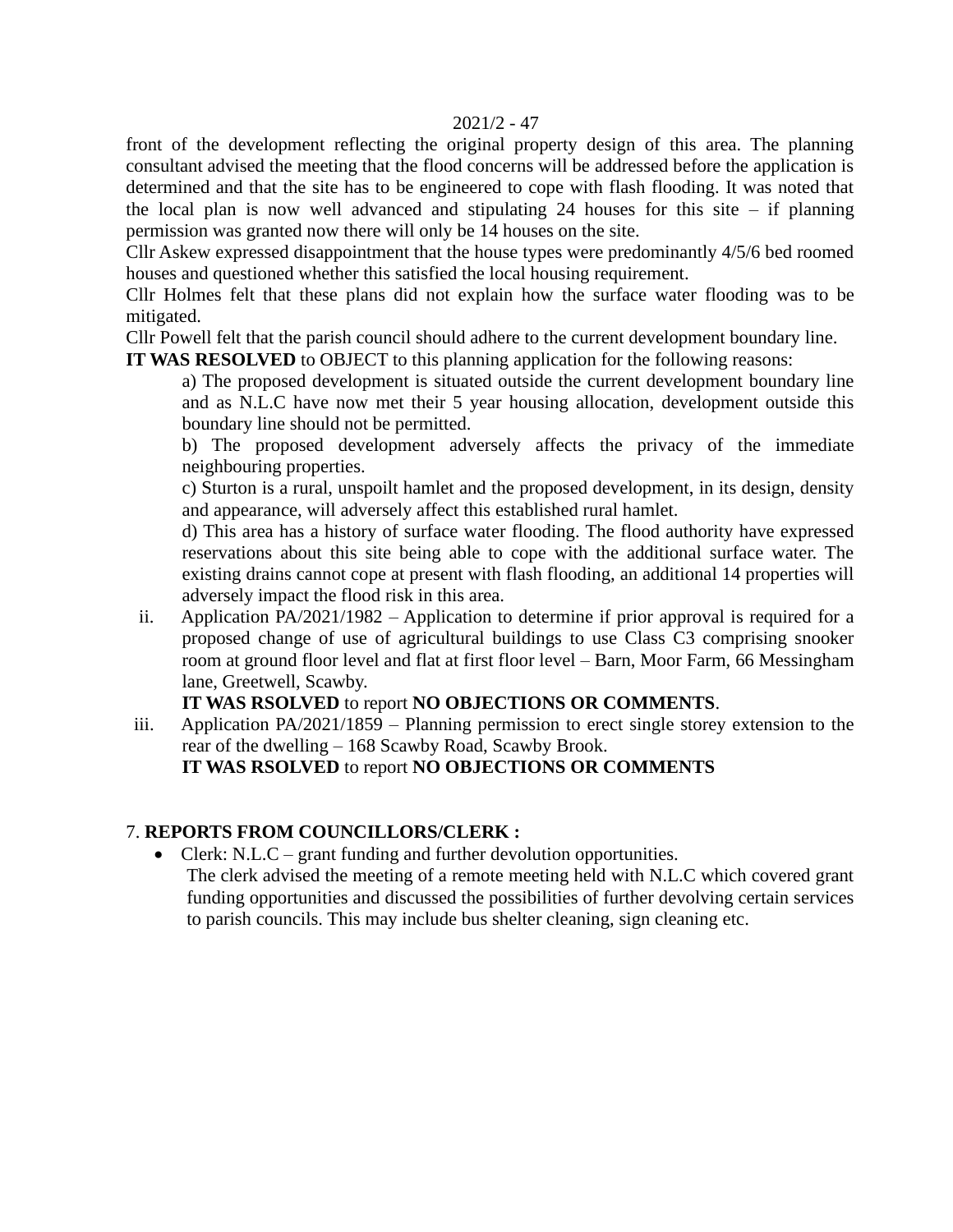### 8. **CORRESPONDENCE**

- ERNLLCA newsletter
- ERNLLCA/NALC various information emails and training courses
- D Lofts neighbourhood plans confirming attendance at February meeting.
- N.L.C Information on further devolution to parish councils.
- Gareth Denovan N.L.C – Salt distribution for green parish bins.
- Correspondence from Total Gas and Power confirming termination of electricity contract
- N.L.C Local plan team acknowledging response from Scawby PC regarding local plan consultation
- Humberside Police and Crime Commissioner Police and crime Plan 2021 2025.
- Email from a resident regarding the sewerage drains in The Rookery and blocked drains on Gainsborough Lane.

### 9. **FINANCE**

i) Accounts to pay and income received.

| <b>PAYEE</b>                          | <b>CHEQUE NO'</b> | <b>AMOUNT</b> |
|---------------------------------------|-------------------|---------------|
| Clerk - Salary - November             | <b>BACS</b>       | 608.83        |
| Clerk - Expenses :                    |                   |               |
| Stationery//photocopying -15.97       |                   |               |
| Stamps - 20.95                        |                   |               |
| Travel – 30miles x $65p = 19.50$      |                   |               |
| Quarterly allowance - 80              |                   |               |
| <b>TOTAL EXPENSES</b>                 | <b>BACS</b>       | 136.42        |
| <b>Sissons Gardening Services</b>     | <b>BACS</b>       | 587.02        |
| (Monthly payment – November)          |                   |               |
| Chairman's allowance                  | <b>BACS</b>       | 140.00        |
| <b>Barton Mowing Services</b>         | <b>BACS</b>       | 534.00        |
| Mitchells Timber                      | <b>BACS</b>       | 1,080.00      |
| (Bench bases)                         |                   |               |
| <b>Beechwood Plant Hire</b>           | <b>BACS</b>       | 912.00        |
| (Tree land clearing)                  |                   |               |
| $CPRE$ – membership                   | <b>BACS</b>       | 36.00         |
| Xero                                  | DD                | 31.20         |
| <b>Total Gas and Power - Pavilion</b> | DD                | 32.95         |
| Opus Energy – War memorial            | DD                | 5.95          |
| <b>Barton Mowing Services</b>         | <b>BACS</b>       | 510.00        |
| Sissons gardening services            | <b>BACS</b>       | 1,341.74      |
| J B Joinery                           | <b>BACS</b>       | 2,280.00      |
| T Barker – incidentals                | <b>BACS</b>       | 50.48         |
| T Barker – incidentals                | <b>BACS</b>       | 38.20         |

 **The accounts for payment were proposed by Cllr T Powell and seconded by Cllr J Chamberlain and unanimously agreed.**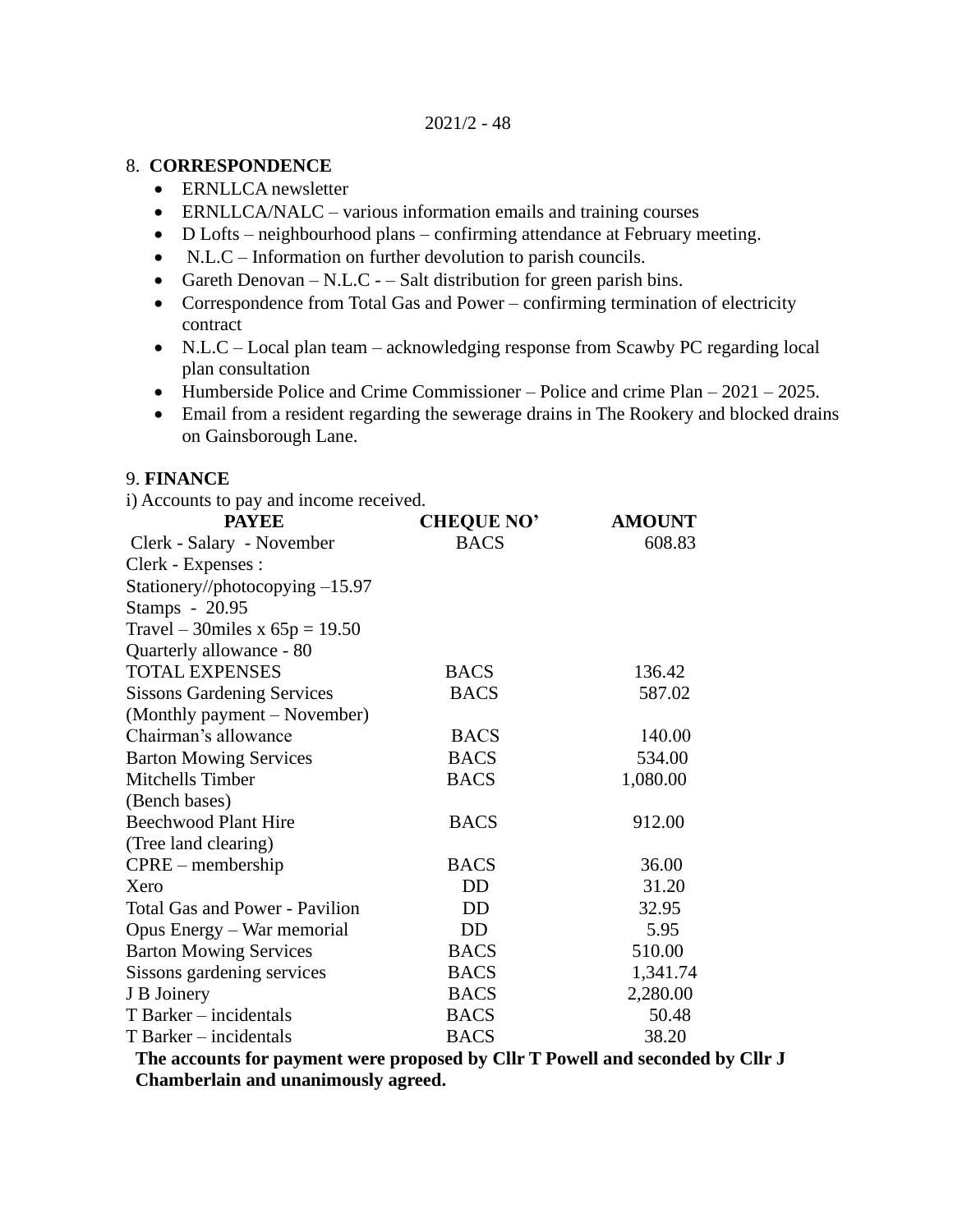2021/2 - 49

### **INCOME RECEIVED**

Simms Family – donation to benches - £818.00

Pitch hire - £90.00. Northern Powergrid – waiveleave – 2.30

ii. The financial statement – The financial statement for the new financial year was discussed and transactions noted. Variances to the budget were noted.

### 10. **POLICE MATTERS**

i) New Police matters: No new matters to report

### 11. **NORTH LINCOLNSHIRE COUNCIL HIGHWAYS MATTERS**

- i. To receive reports from Ridge Ward Councillors: Cllr Poole advised that N.L.C currently run 54 minibuses and their intention is to move this fleet of vehicles to a low carbon fleet. N.L.C hope to be carbon neutral by 2030.
- ii. Action List: No new matters to report.
- iii. New Highway Matters

### 12. **PLAYING FIELD AND VILLAGE MATTERS**

i.Health and safety incidents at the playing fields:

- Zip wire N.L.C have not yet responded regarding their view on the position of the tyre bump on the zip wire.
	- ii.To advise that the utility contract (electricity) for the pavilion has moved from Total Gas and Power to Opus Energy – for information only.
- iii.Green parish salt bins It was suggested that the 1T salt bag might be able to be stored at Lockwoods garage – Cllr Barker to approach Lockwoods and clerk to order the salt.
- iv.Tree planting scheme at the playing field This project was successfully completed last Sunday. There was a very good turnout and all the tree saplings were planted.
	- N.L.C are undertaking a survey to assess all highway land for suitability for tree planting, therefore further planting may have to wait until this survey has been completed. It was noted that N.L.C have advised that the tree(s) can be replaced on Vicarage lane.
- v.Mini Orchard side of the co-op Queens platinum jubilee the survey on this land has been undertaken and it is clear to plant trees. There is a large sewer which runs across the car park but it is deemed safe to plant to the rear of this area of land. Cllr Mrs Kemp advised that consideration should be given to the maintenance and upkeep of these trees. It is anticipated that this planting may form part of the Queens platinum jubilee celebrations and could be built into the S.L.A with A Sissons.
- vi.Grass verge reinstatement KCOM community grant to be progressed in the new year.
- vii.Parking on grass verges it was noted that signs and posters are no longer required as it is illegal to park on any grass verges. If the problem persists in an area the parish council can print leaflets to place on offending cars.
- viii.Removal of planning condition on the MUGA (Locking the facility) The clerk has received the relevant information from N.L.C.